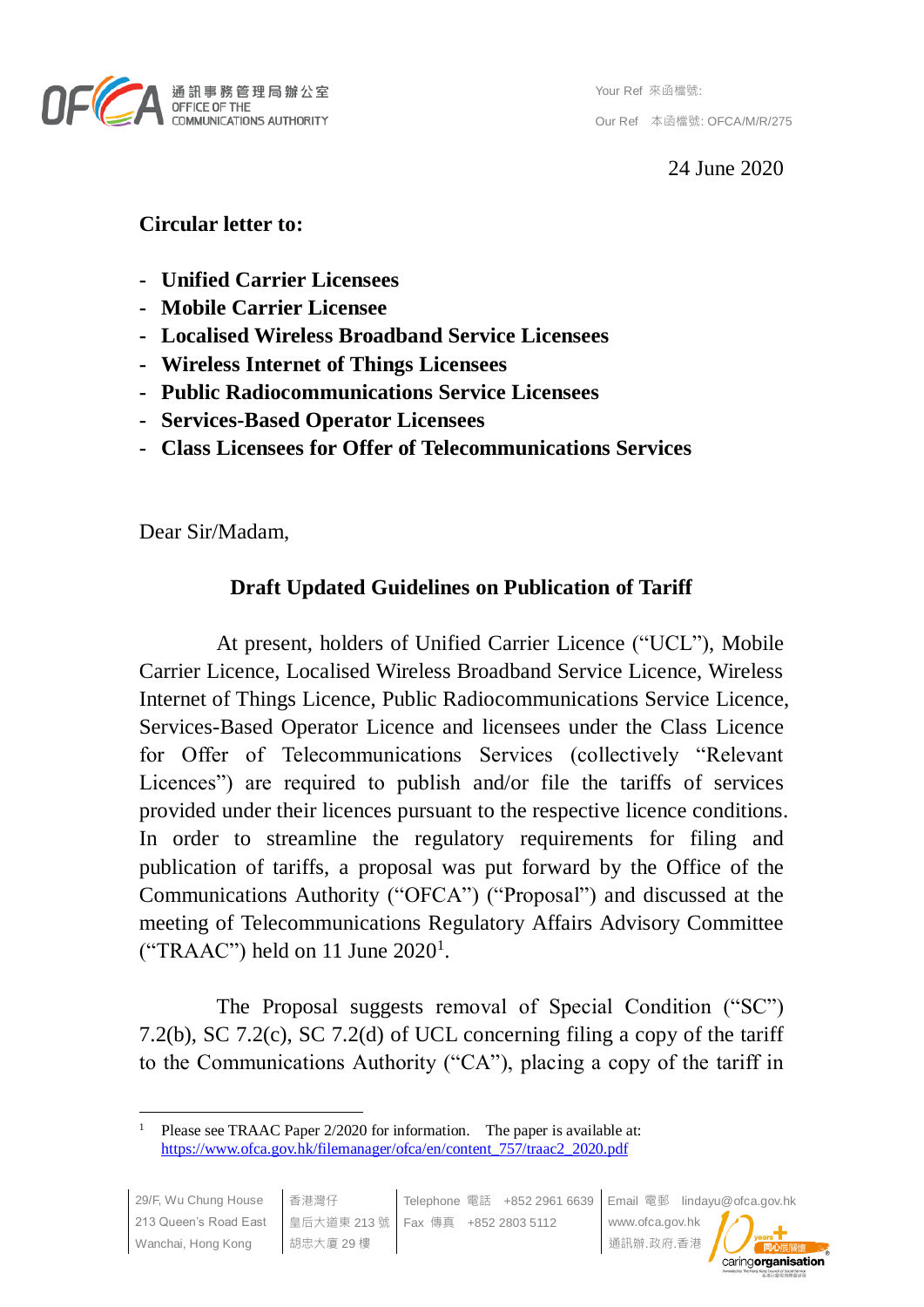the business premises of the licensees and supplying a copy of the tariff to any person who may request it; and of SC 8 concerning notification of discounts. Similar licence conditions in other Relevant Licences are also suggested be removed. TRAAC Members generally supported the Proposal.

Subject to the approval of the Proposal by the CA, the "*Guidelines on Publication and Filing of Tariff*" issued by OFCA in June  $2013<sup>2</sup>$  ("Existing Guidelines") will be revised to update the guidance on publication of tariffs pursuant to the removal of the licence conditions concerned. The draft updated "*Guidelines on Publication of Tariff*" ("draft Updated Guidelines") are set out in the Annex.

You are invited to provide your views and comments on the draft Updated Guidelines in writing to OFCA on or before **8 July 2020**. OFCA may publish all or part of the views and comments received, and disclose the identity of the party making the submission in such manner as it sees fit. Any part of the submissions considered commercially confidential should be clearly marked to enable OFCA to identify and decide whether or not to disclose such information. Please note that late submissions will not be considered.

You may send your written submission to OFCA at  $-$ 

Office of the Communications Authority 29/F., Wu Chung House 213 Queen's Road East Wanchai Hong Kong (Attention: Head, Regulatory 2)

Fax: 2803 5112 E-mail: tariff-info@ofca.gov.hk

 $\overline{a}$ The Existing Guidelines are available at: <https://www.coms-auth.hk/filemanager/statement/en/upload/187/gn201307e.pdf>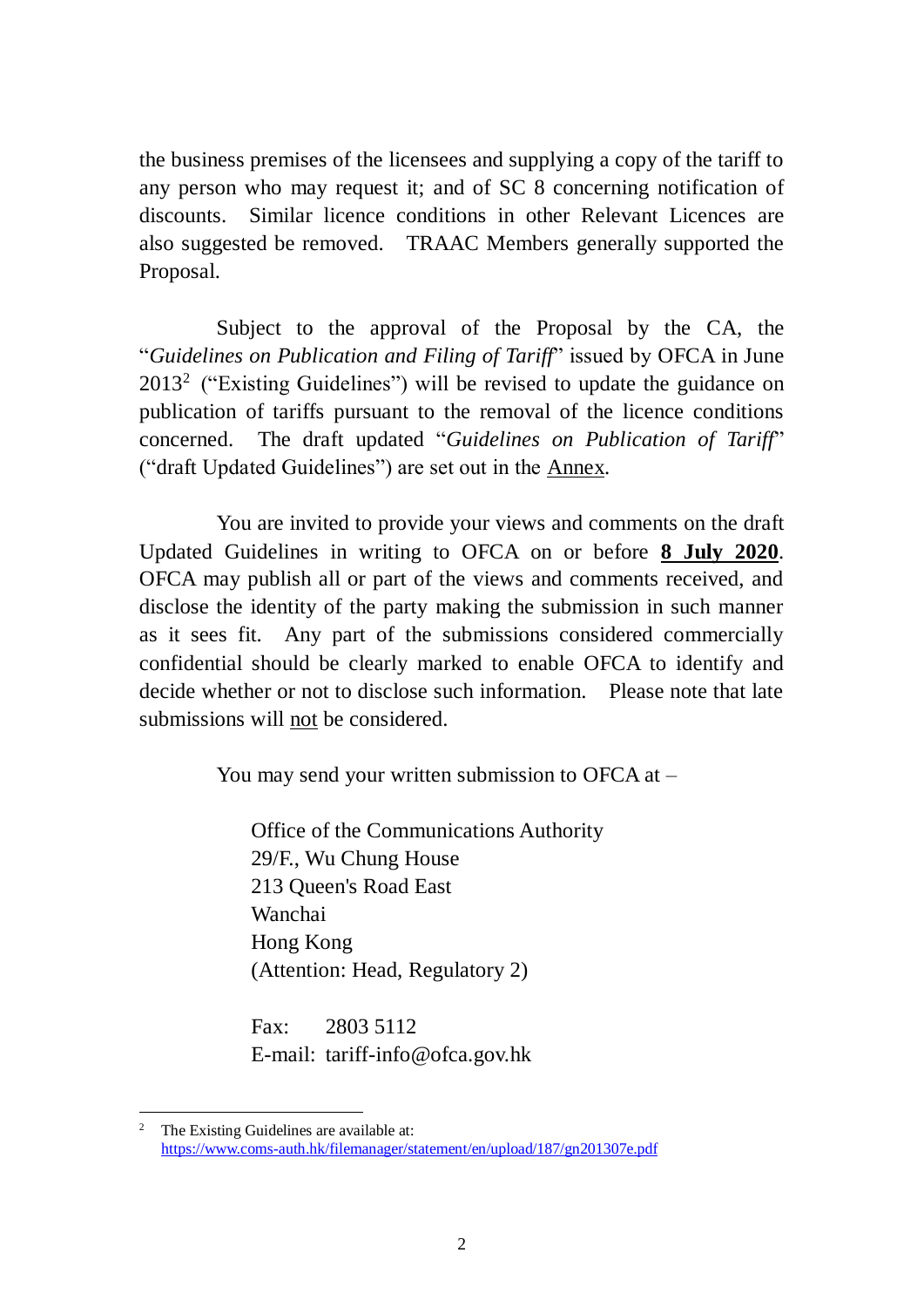Nothing in this letter shall be construed as the endorsement of the CA or in any way prejudice its decision in relation to the Proposal or any related matters.

Yours faithfully,

( Linda Yu ) for Director-General of Communications

Encl.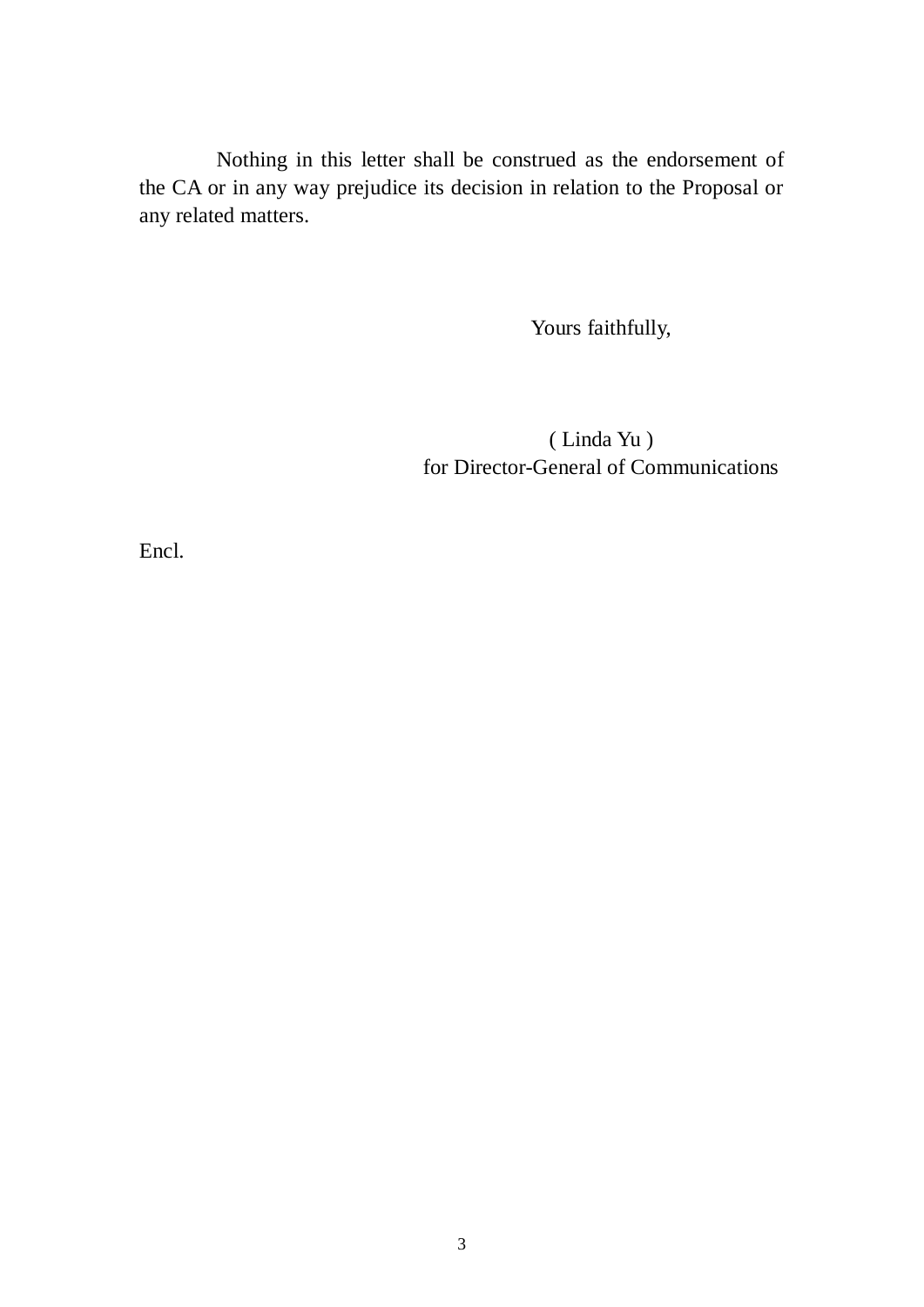### [DRAFT]

#### **Guidelines on Publication of Tariff**

## **[Date]**

#### **INTRODUCTION**

 $\overline{a}$ 

Pursuant to section 7F of the Telecommunications Ordinance (the "Ordinance") and the respective licence conditions of the Unified Carrier Licence ("UCL"), Mobile Carrier Licence ("MCL"), Localised Wireless Broadband Service ("LWBS") Licence, Wireless Internet of Things ("WIoT") Licence, Public Radiocommunications Service ("PRS") Licence, Services-Based Operator ("SBO") Licence, and Class Licence for Offer of Telecommunications Services ("CLOTS") (collectively "Relevant Licences"), a licensee is obliged to publish its tariffs for public telecommunications services operated under its licence.

2. These guidelines aim at providing practical guidance to licensees for compliance with their respective licence obligations on publication of tariffs, and supersede the "*Guidelines on Publication and Filing of Tariff*" issued on 4 June 2013. These guidelines may be revised by the Communications Authority ("CA") when necessary.

#### **SERVICES SUBJECT TO TARIFF PUBLICATION REQUIREMENT**

3. Tariff of a service is a standard offer of the licensee to customers. The licensee shall publish and charge no more than the tariffs for the service operated under its licence<sup>1</sup>, and shall provide the service on its published terms and  $conditions<sup>2</sup>$ .

4. Although a licensee is required to publish the tariffs of **ALL** services provided under its licence, taking into account the practical operating environment of the industry, the CA considers that a licensee should only be required to publish the tariffs of those services which are intended to be offered

<sup>1</sup> Please refer to Special Condition ("SC") 7 of UCL, SC 13 of MCL, SC 4 of LWBS Licence, SC 4 of WIoT Licence, relevant SCs of PRS Licence, SC 4 of SBO Licence, and Condition 12 of CLOTS.

<sup>&</sup>lt;sup>2</sup> Please refer to SC 10 of UCL, SC 17 of MCL, SC 6 of LWBS Licence, SC 6 of WIoT Licence, SC 1 of SBO Licence, and Condition 7 of CLOTS.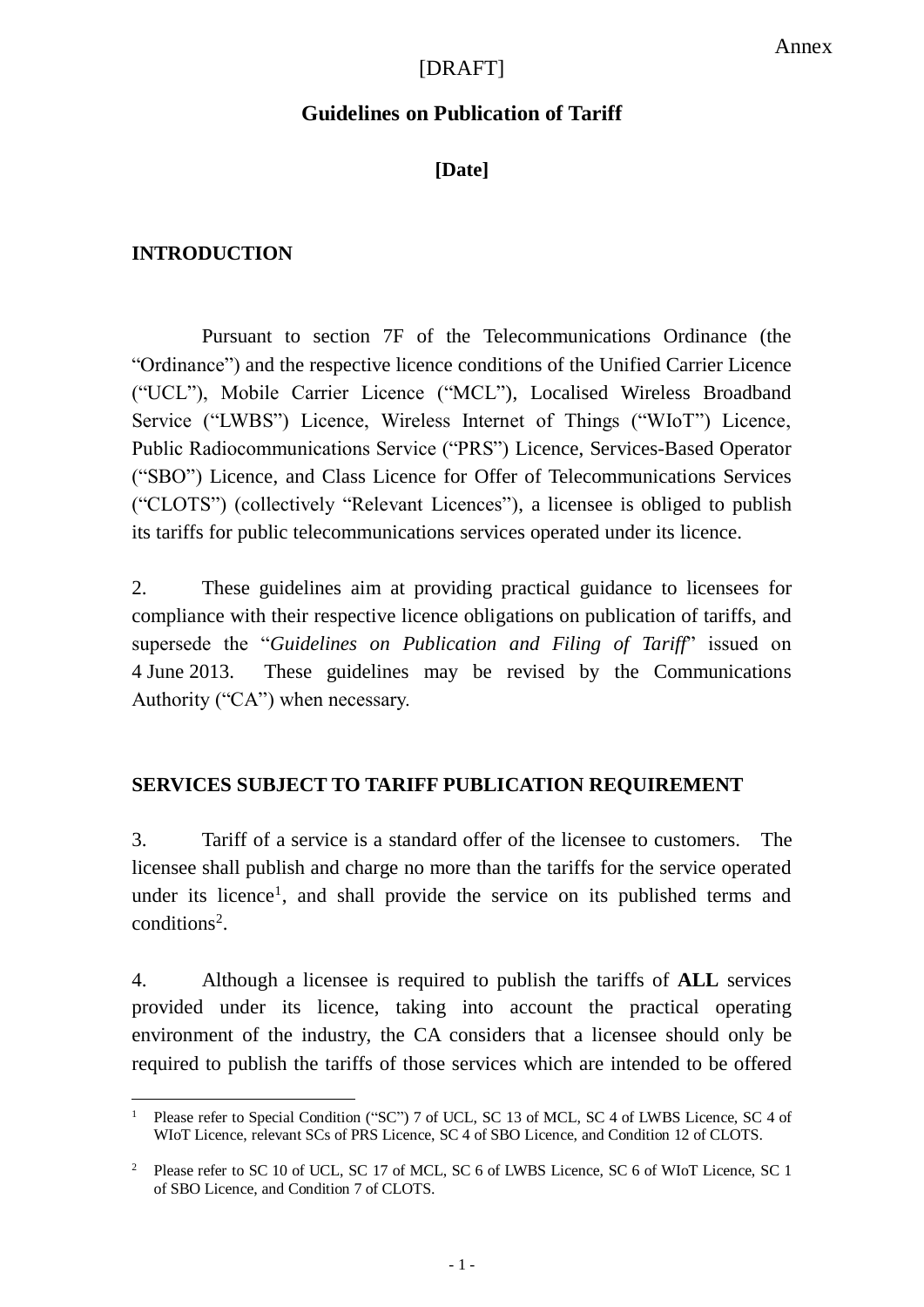to *more than one customer*, irrespective of whether the service is a type of –

- (a) retail service which is provided directly by the licensee to customers for their own use; or
- (b) wholesale service which is provided by the licensee to other parties who may make use of such service to provide lawful telecommunications services to third parties.

5. A tariff may cover a single telecommunications service, a combination of a number of telecommunications services, or a combination of a number of telecommunications services and non-telecommunications services. In the event that the telecommunications services are bundled and offered in the form of a package (including cases where the packages contain both telecommunications and non-telecommunications service elements), licensees should publish the tariff of the service package covering all the services in the service package, provided that the tariff of **each** of the telecommunications service elements under the service package is also published individually<sup>3</sup>.

6. Despite the above, where a service provided by a licensee is intended to be provided to a single specific customer, e.g. a tailor-made solution where the technical configuration and specification of such service are specially designed to suit the need of that single customer such that a standard offer is not necessary or practical for the purpose of providing the service to other potential customers, the licensee is exempted from the requirement of publishing such tariff unless otherwise required by the CA.

## **INFORMATION IN PUBLISHED TARIFFS**

7. The tariff of a service shall include the terms and conditions for the provision of the service. Pursuant to section 7F(2) of the Ordinance and the respective licence conditions, the information in a published tariff should include –

- (a) a description of the service;
- (b) discounts, allowances, rebates or credits given or allowed on the supply

 $\overline{a}$ Subject to the provisions under sections  $7F(3)$  and  $7F(4)$  of the Ordinance.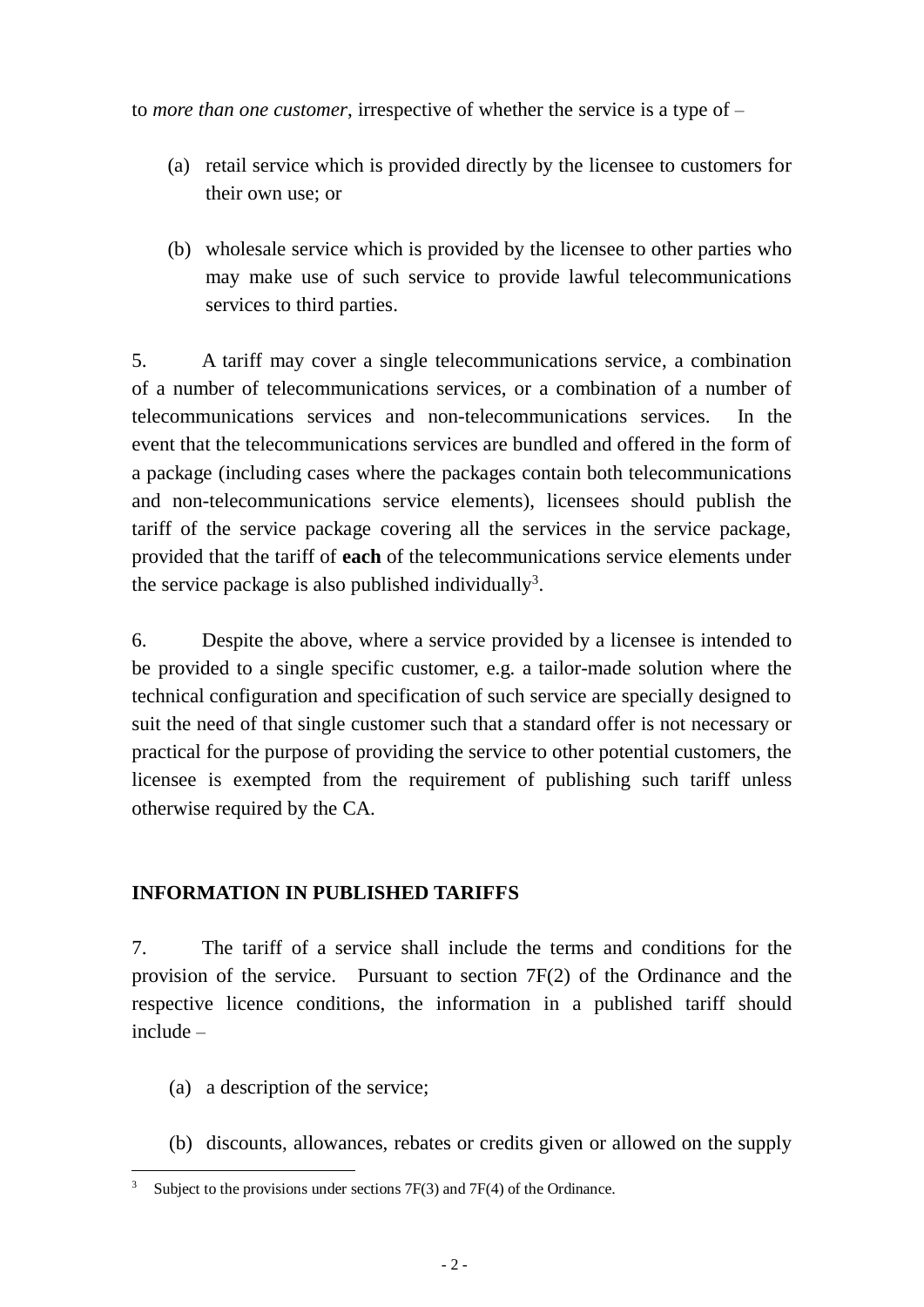of the service;

- (c) the supply of goods or other services related to the service;
- (d) the payment for goods or other services related to the service; and
- (e) any other relevant information that the CA considers necessary as a part of the terms and conditions.

8. As a general rule, terms and conditions of a service having an impact on customers' interests or forming an important part of the licensee's offer to its potential customers should be included in the published tariff of the service. The CA may, from time to time, specify relevant information that it considers necessary to be included as part of the terms and conditions of the published tariffs of a licensee, taking into account relevant product and market developments. Any revision to the tariffs is to be effected by publishing the revised tariffs superseding the original tariffs.

9. The price information published by a licensee for a service may include standard prices for offer to all customers or discounted prices for offer to individual market segment or group of customers taking into account the latest market situation. For the avoidance of doubt, all price information published by a licensee for a service is regarded as part of the tariff for that service in fulfilment of the tariff publication requirement under the Relevant Licence, and the licensee shall charge no more than the prices published in respect of the customers to whom the prices are stated to be applicable.

### **PUBLICATION OF TARIFFS**

10. Holders of UCL, LWBS Licence, WIoT Licence and SBO Licence for Class 1 service are required to publish tariffs on their websites as per the respective licence conditions. The full version of the published tariffs, including all the information as stated in paragraphs 7 and 8 above, shall be published on the licensee's website which should be reasonably accessible by the public. Holders of MCL, SBO Licence for non-Class 1 service, PRS Licence, and licensees under the CLOTS have a general obligation to publish tariffs under their respective licences. They are encouraged to fulfil such a requirement by publishing the tariffs on their websites as set out in paragraphs 10 to 13.